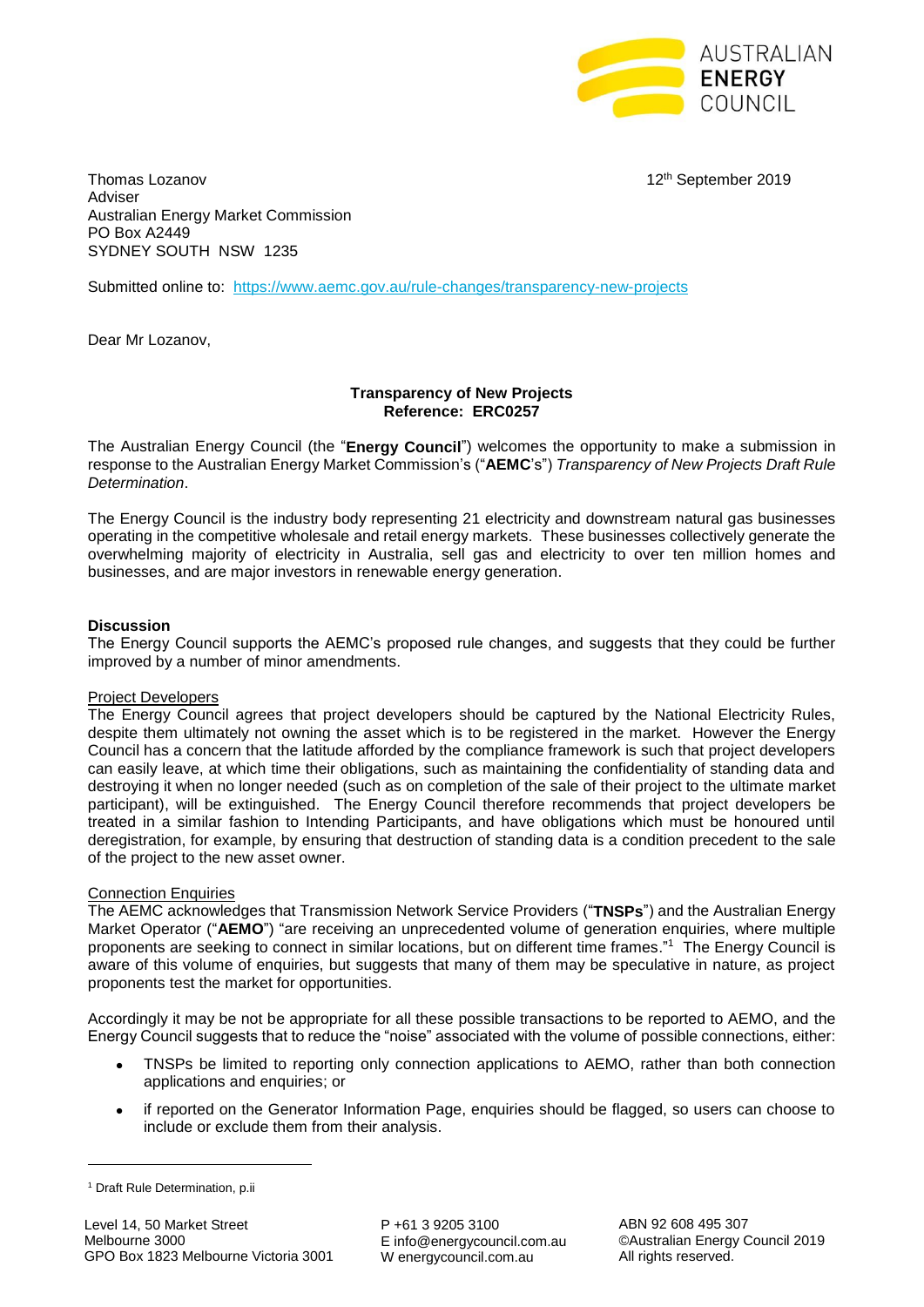# Information by Region

The Energy Council appreciates that new generation is generally only relevant to the region in which it is constructed. Nevertheless the interconnected nature of the National Energy Market means that stakeholders may have a need to aggregate data across regions for reporting and analysis. While proposed Rule 3.7F(c)(1) is supported since this ensures regional analysis can occur expeditiously, the Energy Council also recommends that the format AEMO uses across regions should be consistent, to ensure that it can be aggregated easily, if required. A consolidated table with a region identifier may be sufficient to satisfy both purposes.

# Location

The public disclosure of location is also one which needs to be balanced between providing sufficient data to inform the market, and protecting the commercial interests of project proponents. The draft rule sets out a definition for key connection information which includes "site location or preferred site location".<sup>2</sup> The Energy Council believes that useful information can be imparted to the market without going to this level of detail, by allowing a more general location to be specified, e.g. nearest transmission network identifier. This is particularly important for generators which require large parcels of land, e.g. wind farms.

### **Materiality**

The Energy Council notes that according to the proposed Rule 5.3.8(d3), connection applicants must notify their network service provider of any material change in their key connection information.

For the purposes of the proposed rule, "material" is not defined. While "material" is not always defined in the Rules, it is particularly useful when it is so defined. Accordingly the Energy Council believes that it would be helpful for the AEMC to provide guidance in the rules as to how project proponents and TNSPs are to assess materiality.

# Treatment of DNSPs

The Energy Council notes the AEMC's proposed decision not to include Distribution Network Service Providers ("DNSPs") in the information sharing process,<sup>3</sup> citing the need for a holistic and comprehensive review of the entire framework. The Energy Council disagrees with the AEMC's reasoning, as it is its members' experience that the issues surrounding transparency of information for transmission network-connected generators are identical for large-scale generators connecting to the distribution network, and just as critical for project development.

On this basis the Energy Council recommends that embedded generation connections via the distribution system be included in the proposed rule, with the understanding that a more comprehensive review may occur later. To be clear, the Energy Council does not believe that the provisions should be applicable to microembedded generation connections under Chapter 5A of the National Electricity Rules.

1

Phone +61 3 9205 3100 Email info@energycouncil.com.au Website www.energycouncil.com.au

ABN 92 608 495 307 ©Australian Energy Council 2019 All rights reserved.

<sup>2</sup> Draft Rule, Chapter 10.

<sup>3</sup> Draft Rule Determination, p.41